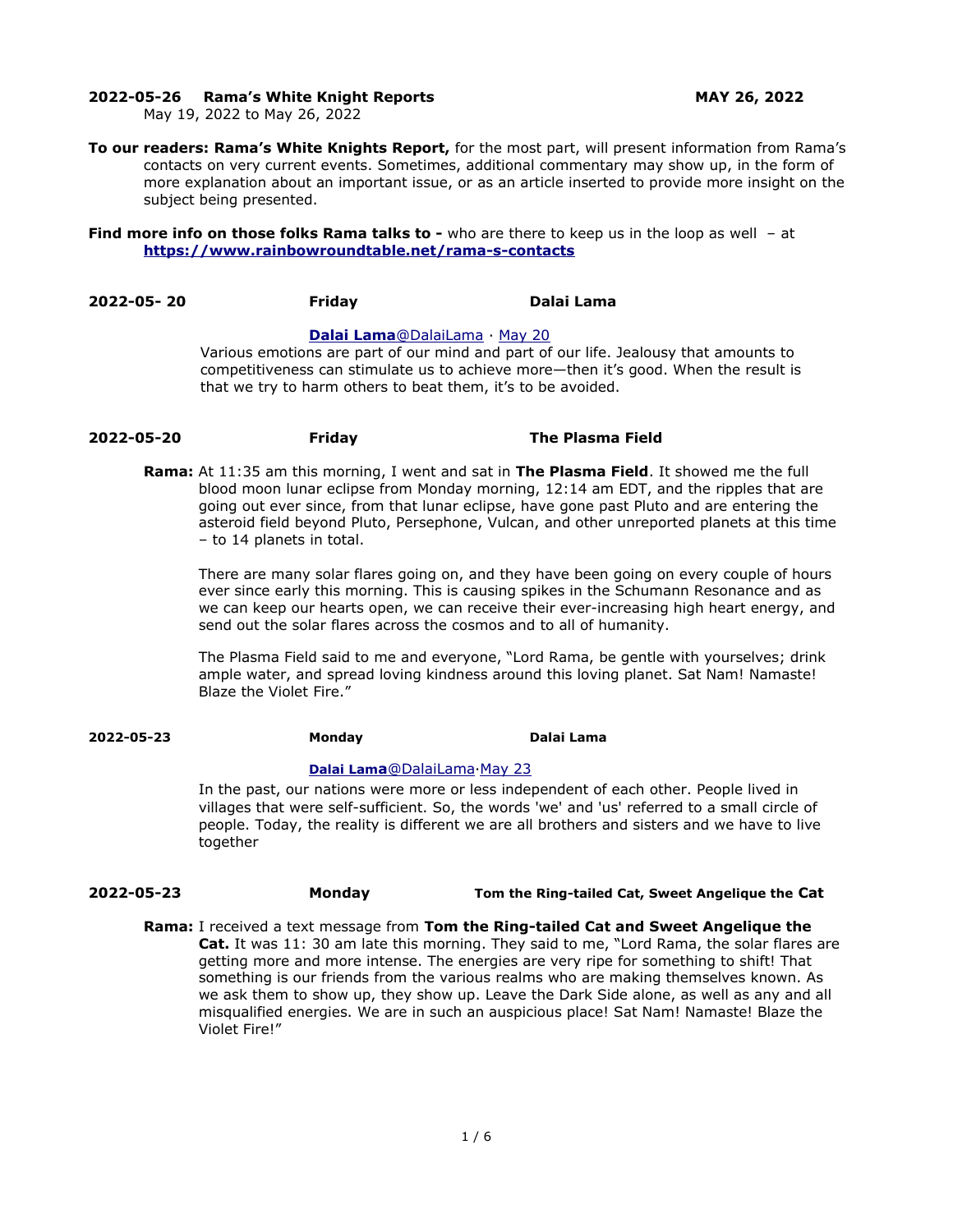### **2022-05-24 Tuesday Natasha**

**Rama:** I received a call from **Natasha** at 12:33 pm early this afternoon. She said to me, "Lord Rama, I am in an undisclosed location, very near the Arctic Circle." To me, it sounded like Lady Natasha was in a very large room.

She continued, "Lord Rama, the Dark Side is being exposed every day now. They are going down fast. That's why every day, you hear about shootings somewhere in the world.

"We are at a great crossroads with the energies. The Light that's coming in has never been here [on the planet] before. [This is because Earth and our entire solar system is moving across the Galactic Plane to the center of our Milky Way Galaxy.] Our scientists and physicists are perplexed with the higher frequencies coming in."

**Rama:** I said at this point to Lady Natasha: "We are at a crossroads ourselves, taking care of our basic necessities." Natasha said, "I wish I could help you. Go and put your message out and talk about this on the call tonight. We are at the end of this story. I wish I could tell you a day, yet stay in your High Heart. Focus on love and compassion for the ones who are taking a ride to Dracos.

**"I will say it again: We are at the end of this story.** This eclipse has brought up ALL the skeletons in the closet! Send more love: the transfiguration of our sun, Sol, is the biggest thing going on right now, and all of heaven is here to witness it.

"Look at the sunrise and sunset, and you may see our craft as plain as day! See you in the Light of the Most Radiant One! Sat Nam! Namaste!

**PS:** I asked Natasha about the ship prisons and the 500,000 who are being taken to Dracos, never to return! Natasha answered simply: "Everything is going to be revealed momentarily!"



#### **The New Jerusalem, over Mt Shasta – from Lord Rama**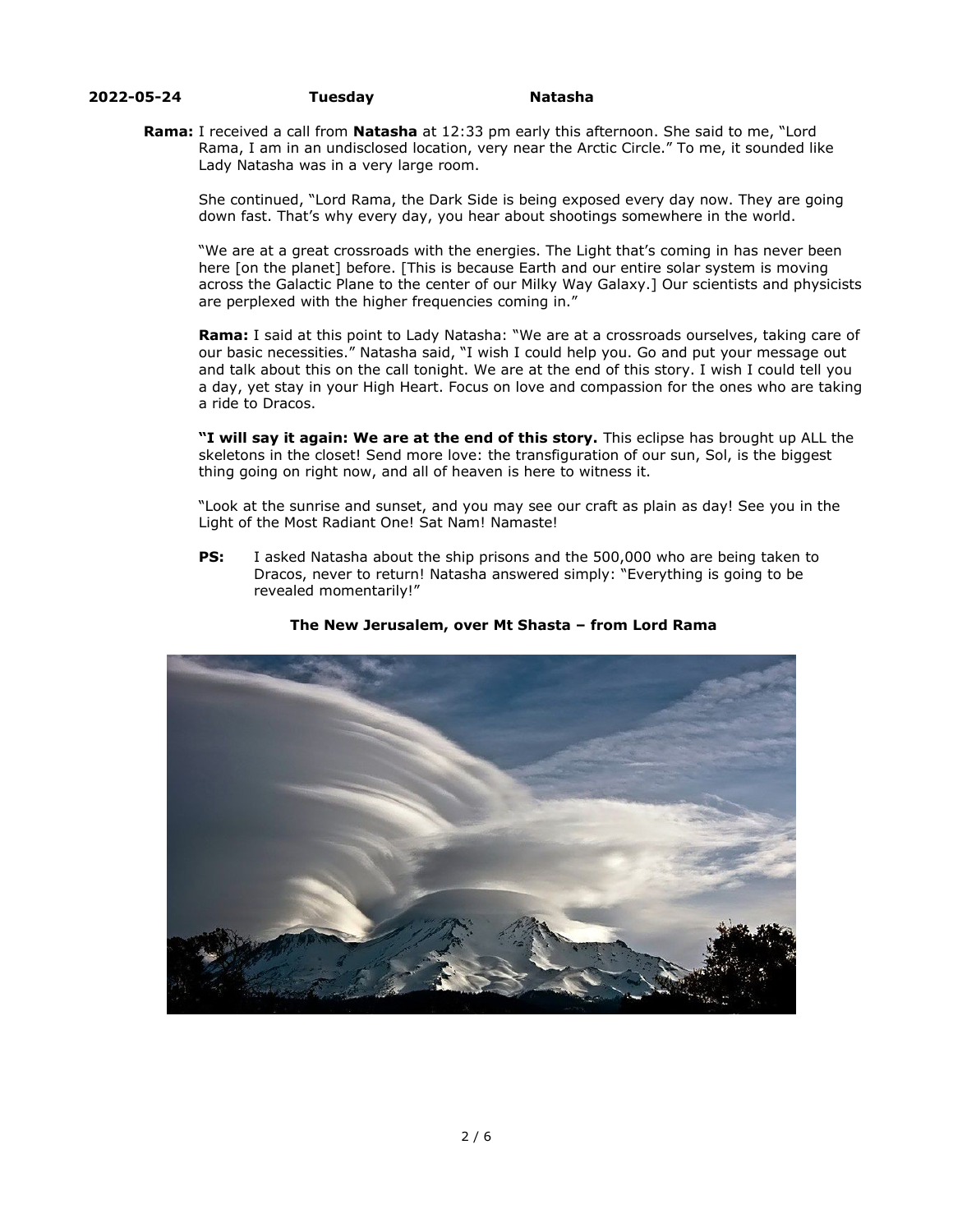## **2021-08-23 UFO: Ship; cloud; Hawaii**



# **2022-05-24 VENUS Blessings in 11 Universal Month**

### **Tania Gabrielle <[newsletter@taniagabrielle.com>](mailto:newsletter@taniagabrielle.com)**

During the final week of May - an exciting 11 Universal Month - Venus creates double blessings.

- TODAY **Venus** is sextile to Saturn.
- On May 27 **Venus** squares Pluto.

Both connections facilitate **productivity and passion!**

**Coupled with the 11 universal month for May, you have big opportunities to manifest "double new beginnings" aligned with that master number:**

- Enhance **abundance** in your life.
- Commit deeply to **love** and partnerships.
- Take pleasure in your **accomplishments.**
- **Dive into your** *creative* **nature you have heightened intuition and a rich imagination.**

11 and Venus stimulate innovation and independence especially in the areas of **love, beauty, pleasure** and **prosperity.**

- Change up your energy to explore exciting new pathways.
- Are you living in your mind and thoughts?
- **•** Or are you using innovation to create something new?

Venus and 11 create a new gateway for you to generate joy and pleasure in your life. Just remember...

- **YOU** have to generate joy.
- So do what Spirit guides you to do. Keep focusing on that guidance.
	- *Spirit only works in the Present moment,* **so keep building something new now – not later.**

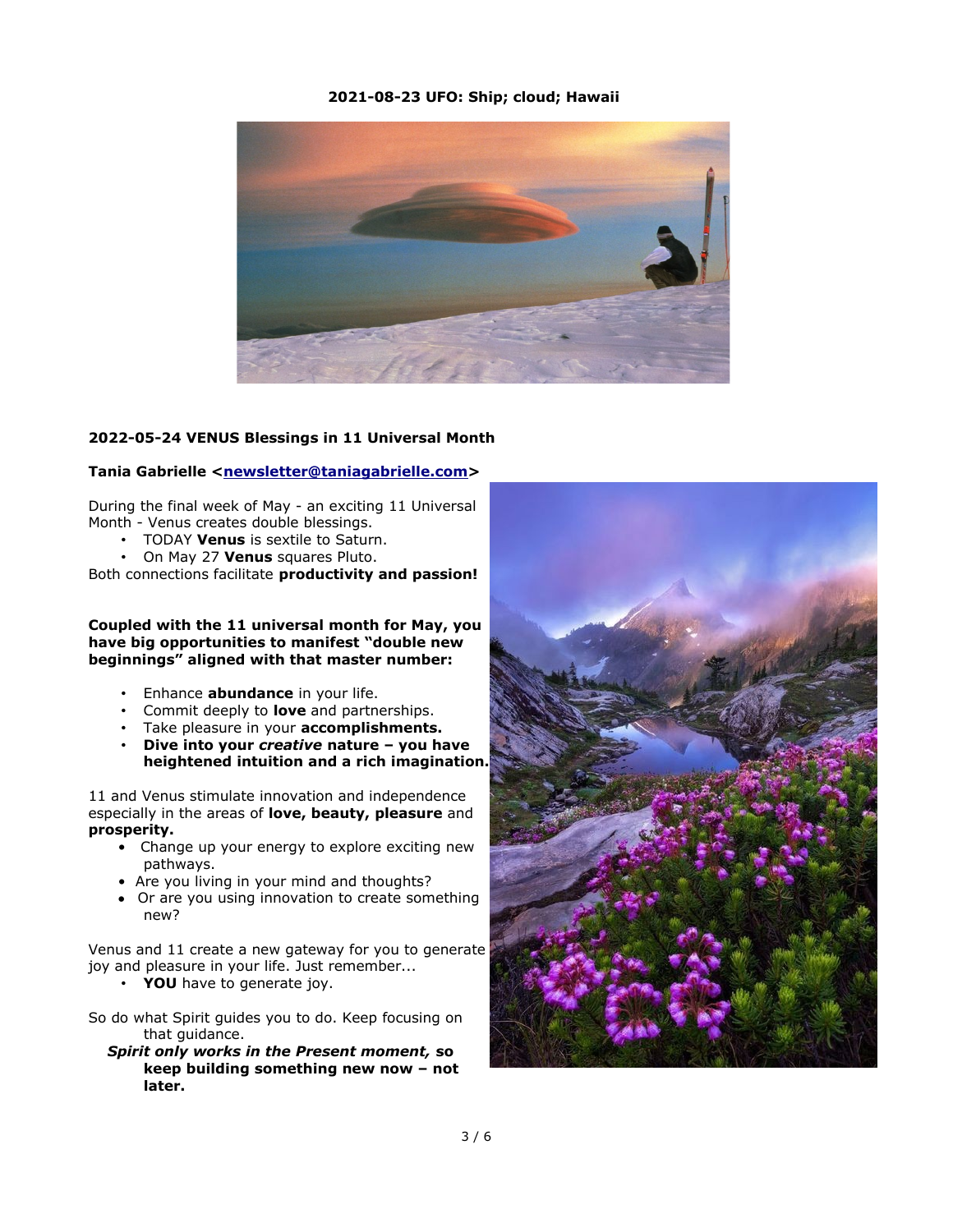Right now, **Venus** and **11** are laying the energetic groundwork through joyful immersion in the PRESENT moment.

Accept the celestial invitation, and run with it! And while Venus is activated, discover how magical Venus along with with fiery Mars are transforming how we manifest harmony and exhilaration - it's ALL revealed in the **free** webinar "Venus and Mars: Balancing the Divine Feminine and Sacred Masculine". **[Get instant access here!](https://taniagabrielle.keap-link009.com/v2/click/711c9b5d6bc830f3c90371b041c4a9c2/eJyVkE8LgkAQR7_LnLVVShJvERKidYg6x6RDLa3rsjsGEX73tj8EHQq6v3mP31yBSaPmooEMGLXEA-6tJKUIArBUSyNJ87zTjPWDipN4PJ0EoKQ-LWzXG8iuPyVv8HEdTaM0DoAvhjy8Wc_mZbFa7KpiVXrWoPW1P43pOI2StzJfzooKhuFrg1rJ-dlnHGRse7rPbKSfylurPH9kNi4T4jM7qrtWKCNatC5E3YTe0LuwRcdka4XOCe9GY0g3r2-VdHkWhhuuzHkH)**

Love and Joyful Blessings, Tania Gabrielle

> **P.S.** This free training contains secrets about Venus and Mars and the tremendous cosmic changes for Humanity unfolding now.

- **5-pointed Star** of Venus
- Secret Meaning of letters **V & M**
- **13 Phases** of Venus!

**...and so much more - [and you can watch it all now absolutely free here.](https://taniagabrielle.keap-link005.com/v2/click/a5d9785836915e4e943a118ab1ee26b7/eJyVkE8LgkAQR7_LnLU1SixvIRFieYg6x6RDLa3rsjsGEX73tj8EHQq6v3mP31yBSaPmvIYUGLXEA-6tJKUIArBUSSNJc9ZqxupBDePhKBkHoKQ-LWzbGUivPyVv8HEdJVEyDYAvhjy8Wc-yIi8Xu2VeFp41aH3tT-NkNInit3K-muVL6PuvDWokz88-4yBl29F9Zi39VN5a5fkjs3GpEJ_ZQdU2QhnRoHUh6jr0hs6FDTomWyl0Tng3GkO6fn2roMuz0N8AtWJ5Dg==)** 

# **2022-05-25 Wednesday Jedi Council**

**Rama:** I created a **Jedi Council** today, a little south of Santa Fe, in an open field. It was 11:50 am.

I sat in the middle of the circle and began to spin my crystals. In about 15 minutes, Lady Nada showed up in the circle, along with Mr X, Fing del Noor, and the Poppy Lady. They all said to me, "Lord Rama, from a galactic perspective, there is no place in our culture here on earth for this kind of unconscious behaviour. What happened yesterday in Texas is about the white evangelical colonists and invaders to Turtle Island. Colonization and subjugation have no place in any civilization. This is a very old, old story! It goes back to Babylon and the ancient story of invasion and occupation by the Annunaki or The Fallen Angels. With this upcoming new moon, let us work with the energies of Venus."

Lady Nada, at this point, said "I have sat in many galactic council meetings with Lady Master Venus, both on Venus and at the Solar Tribunal on Saturn. She is a very wise goddess and looks like Aphrodite. Stay in the High Heart. This is going to get more intense! Have Love and Compassion for all beings. See you in the Light of the Most Radiant One! Sat Nam! Namaste! Blaze the Violet Fire!"



**Lady Aphrodite – sent by Lord Rama**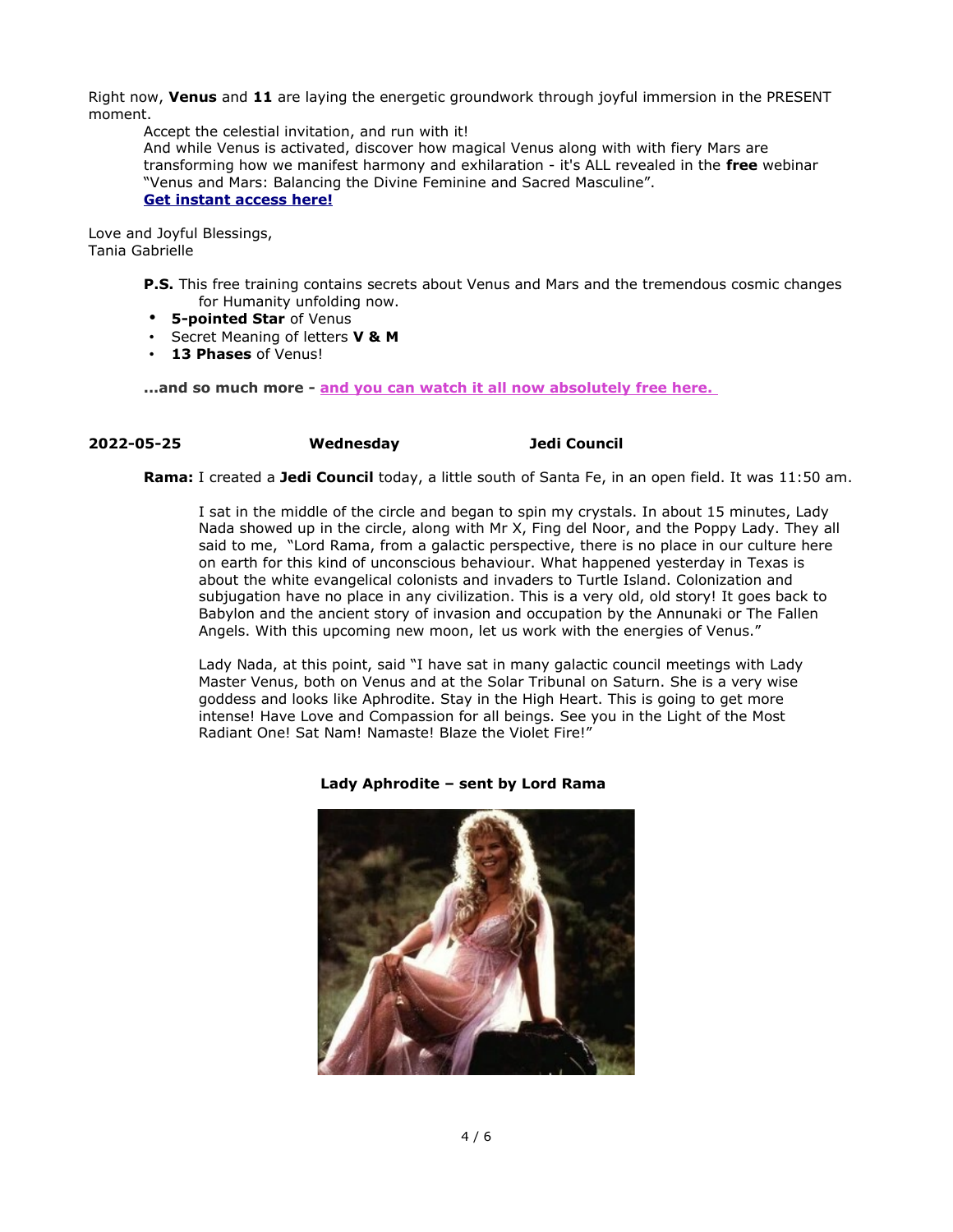#### **2022-05-26 Thursday Rana Mu**

**Rama:** I received a text message at 11:21 am this morning from **Rana Mu.** She said to me, "Lord Rama! Watch Uranus turn this whole story around! There is sudden change in the air; every one is on edge. It is about the higher frequencies of the sun coming in as well as the exposure of the old empire's 13,000 years of mind control. The Dark Side is going down NOW, VERY FAST! The Pentagon is on high alert this whole weekend. Their very last card is a false flag event – a FAKE E T invasion.

"Captain Ashtar is at the helm and READY! You may see an E B S alert [Emergency Broadcast System] on your screen, followed by official news and information from a Galactic Representative.

"And you will see it on TV, hear it on radio, and see and hear it on your smart devices! Bill Gates is in the crosshairs of his own dark side people. Let us have Love and Compassion for the souls of all those dark ones who are going on a little journey. See you in the Light of the Most Radiant One. Sat Nam! Namaste! Blaze the Violet Fire!"

# **2022-05-26 THE ORACLE REPORT**

# **["Our Best Friend Brings Us The Torch" - Thursday, May 26, 2022](http://www.oraclereport.com/blog/2022/5/26/our-best-friend-brings-us-the-torch-thursday-may-26-2022)**

# WHEN'S GOD'S WARRIORS GO DOWN ON THEIR KNEES. THE BATTLE IS NOT OVER. IT HAS JUST BEGUN.

**ANONYMOUS MEME**



**Tzolkin/Soul Kin Sacred Count:** 2 Seed/Lizard (dual sides)

**Moon in Aries**

**Balsamic Moon Phase:** release, dream, prepare for a new beginning